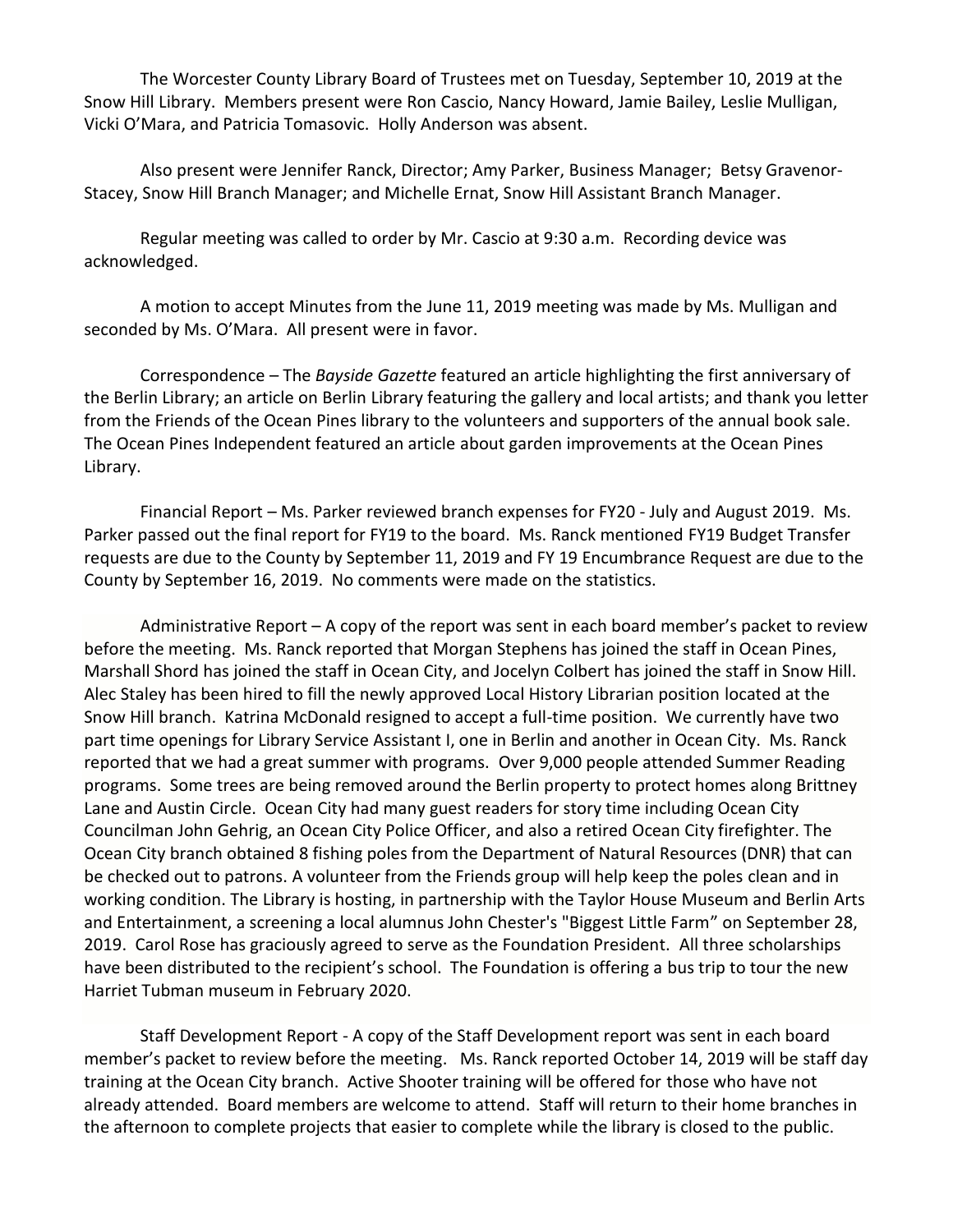Worcester County Library Board of Trustees Minutes, September 10, 2019 Page 2

Correction – Alec Staley completed the **Practical Tips for Challenging Homeless Patrons** training on August 29, 2019.

**Old Business** – A copy was sent in each board member's pack to review before the meeting. **Pocomoke Library Design Grant** The County Commissioners approved letter of commitment to meet the FY 20 State Capital Grant in May 2019. However the direction of the project remains uncertain due to the high cost of renovations. The first interim grant report is due September 30, 2019.

**New Business – Assistant Library Director** Interviews for the position were held September 6, 2019.

**Programming Policy** Enclosed in the packet is a draft Programming Policy for the board's approval. Ms. Howard suggested a change in the second full paragraph to clarify selection of presenters and performers. Mr. Bailey motioned for the approval of the Programming Policy; Ms. Mulligan seconded. All present were in favor.

**Petition Policy** Enclosed is a draft petition policy for the Library Board to review. Ms. Ranck will seek input from legal counsel and make a few changes for next month's meeting.

**Fine Free** A survey to staff was distributed in June. Results were shared with the Board. After some discussion, Ms. Howard motioned for the approval of going fine free October 1, 2019; Ms. Mulligan seconded. All present were in favor.

**FY 19 Budget Review** Final Budget Report for FY 19 is included in the board packet. FY2019 Budget Transfers are due to the County on September 11 and FY2019 year-end Encumbrance Requests are due on September 16.

Ms. Ranck added some final announcements. The County Improvement Plan is due on September 30 and will request building improvements to the Pocomoke and Snow Hill branch libraries. Berlin's one year walk through was completed over the summer, a few minor issues are being addressed. The library is very grateful for the funds to replace the Ocean Pines branch carpet in FY20. The annual Citizen's for Maryland Libraries (CML) meeting and Trustees Conference is scheduled for Saturday, October 26, 2019 from 9:30 am – 3 pm and will be held at the newly renovated Enoch Pratt Library. If anyone is interested in attending please let Ms. Ranck know. Registration ends October 18.

Ms. Betsy Gravenor-Stacey, Snow Hill Branch Manager, said there are a Worcester Goes Purple display at the front entrance and a book display near the garden doors. Alec Staley put together another display of old news clippings. Jocelyn Colbert has been here working 3 weeks now. Snow Hill staff will be putting together a story walk at the Worcester County Fair this week. Staff will be visiting the elementary and middle schools to promote library events and services. A button making program will be held on September 18. The concrete walkway and garden patio has been installed and was